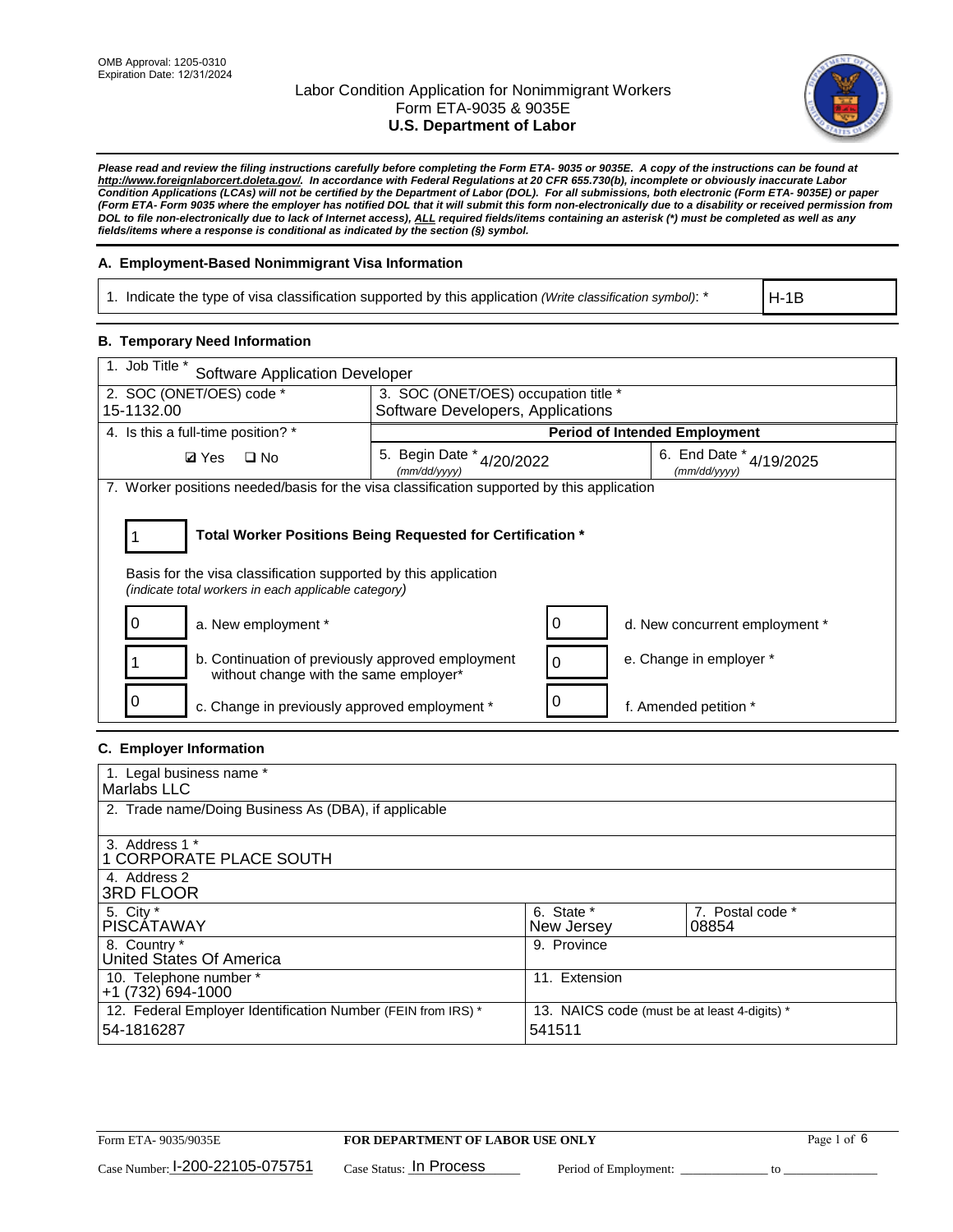

### **D. Employer Point of Contact Information**

**Important Note**: The information contained in this Section must be that of an employee of the employer who is authorized to act on behalf of the employer in labor certification matters. The information in this Section must be different from the agent or attorney information listed in Section E, unless the attorney is an employee of the employer.

| 1. Contact's last (family) name *               | 2. First (given) name * |                          | 3. Middle name(s)         |
|-------------------------------------------------|-------------------------|--------------------------|---------------------------|
| Vidyadharan                                     | Sanjay                  |                          |                           |
| 4. Contact's job title *<br>Chief Legal Officer |                         |                          |                           |
| 5. Address 1 *<br>1 CORPORATE PLACE SOUTH       |                         |                          |                           |
| 6. Address 2<br><b>3RD FLOOR</b>                |                         |                          |                           |
| 7. City *<br><b>PISCÁTAWAY</b>                  |                         | 8. State *<br>New Jersey | 9. Postal code *<br>08854 |
| 10. Country *<br>United States Of America       |                         | 11. Province             |                           |
| 12. Telephone number *                          | 13. Extension           | 14. E-Mail address       |                           |
| +1 (732) 694-1000                               | 1600                    | sanjay@marlabs.com       |                           |

# **E. Attorney or Agent Information (If applicable)**

**Important Note**: The employer authorizes the attorney or agent identified in this section to act on its behalf in connection with the filing of this application.

| 1. Is the employer represented by an attorney or agent in the filing of this application? *<br>If "Yes," complete the remainder of Section E below. |                         | $\Box$ Yes   | <b>ØNo</b>                    |                   |                                                      |  |
|-----------------------------------------------------------------------------------------------------------------------------------------------------|-------------------------|--------------|-------------------------------|-------------------|------------------------------------------------------|--|
| 2. Attorney or Agent's last (family) name §                                                                                                         | 3. First (given) name § |              |                               | 4. Middle name(s) |                                                      |  |
| 5. Address 1 §                                                                                                                                      |                         |              |                               |                   |                                                      |  |
| 6. Address 2                                                                                                                                        |                         |              |                               |                   |                                                      |  |
| 7. City §                                                                                                                                           |                         | 8. State §   |                               |                   | 9. Postal code §                                     |  |
| 10. Country §                                                                                                                                       |                         | 11. Province |                               |                   |                                                      |  |
| 12. Telephone number §                                                                                                                              | 13. Extension           |              | 14. E-Mail address            |                   |                                                      |  |
| 15. Law firm/Business name §                                                                                                                        |                         |              | 16. Law firm/Business FEIN §  |                   |                                                      |  |
| 17. State Bar number (only if attorney) §                                                                                                           |                         |              | standing (only if attorney) § |                   | 18. State of highest court where attorney is in good |  |
| 19. Name of the highest State court where attorney is in good standing (only if attorney) §                                                         |                         |              |                               |                   |                                                      |  |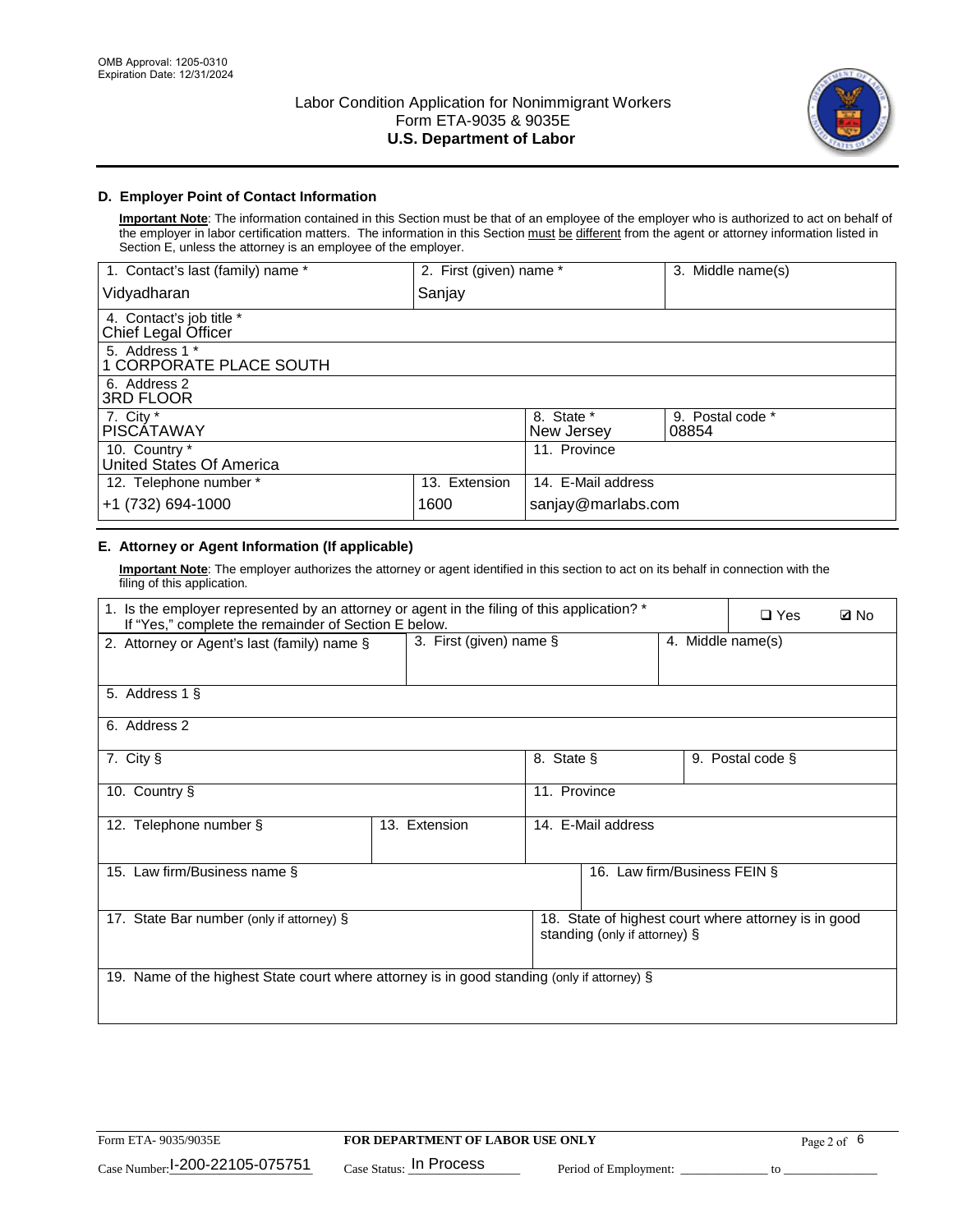

#### **F. Employment and Wage Information**

**Important Note**: The employer must define the intended place(s) of employment with as much geographic specificity as possible. Each intended place(s) of employment listed below must be the worksite or physical location where the work will actually be performed and cannot be a P.O. Box. The employer must identify all intended places of employment, including those of short duration, on the LCA. 20 CFR 655.730(c)(5). If the employer is submitting this form non-electronically and the work is expected to be performed in more than one location, an attachment must be submitted in order to complete this section. An employer has the option to use either a single Form ETA-9035/9035E or multiple forms to disclose all intended places of employment. If the employer has more than ten (10) intended places of employment at the time of filing this application, the employer must file as many additional LCAs as are necessary to list all intended places of employment. See the form instructions for further information about identifying all intended places of employment.

#### a.*Place of Employment Information* 1

|                                                                                    | 1. Enter the estimated number of workers that will perform work at this place of employment under<br>the LCA.*                 |  | 1                                        |                      |                          |              |  |
|------------------------------------------------------------------------------------|--------------------------------------------------------------------------------------------------------------------------------|--|------------------------------------------|----------------------|--------------------------|--------------|--|
|                                                                                    | 2. Indicate whether the worker(s) subject to this LCA will be placed with a secondary entity at this<br>place of employment. * |  |                                          |                      | <b>Ø</b> Yes             | $\square$ No |  |
|                                                                                    | 3. If "Yes" to question 2, provide the legal business name of the secondary entity. §                                          |  |                                          |                      |                          |              |  |
|                                                                                    | <b>United Airlines</b>                                                                                                         |  |                                          |                      |                          |              |  |
|                                                                                    | 4. Address 1 *<br>120 Draco St                                                                                                 |  |                                          |                      |                          |              |  |
|                                                                                    | 5. Address 2                                                                                                                   |  |                                          |                      |                          |              |  |
|                                                                                    | 6. City $*$<br>7. County *<br>Williamson<br>Georgetown                                                                         |  |                                          |                      |                          |              |  |
|                                                                                    | 8. State/District/Territory *<br>9. Postal code *<br>Texas<br>78628                                                            |  |                                          |                      |                          |              |  |
| 10. Wage Rate Paid to Nonimmigrant Workers *<br>10a. Per: (Choose only one)*       |                                                                                                                                |  |                                          |                      |                          |              |  |
| □ Hour □ Week □ Bi-Weekly □ Month 回 Year<br>From $\frac{1}{5}$ 90800 00<br>To: $$$ |                                                                                                                                |  |                                          |                      |                          |              |  |
|                                                                                    | 11. Prevailing Wage Rate *                                                                                                     |  | 11a. Per: (Choose only one)*             |                      |                          |              |  |
|                                                                                    | 90750 00<br>$\mathbf{\hat{S}}$                                                                                                 |  | □ Hour □ Week □ Bi-Weekly □ Month 回 Year |                      |                          |              |  |
|                                                                                    | Questions 12-14. Identify the source used for the prevailing wage (PW) (check and fully complete only one): *                  |  |                                          |                      |                          |              |  |
| 12.<br>$\mathcal{L}_{\mathcal{A}}$                                                 | A Prevailing Wage Determination (PWD) issued by the Department of Labor                                                        |  |                                          |                      | a. PWD tracking number § |              |  |
| 13.<br>$\boxed{\checkmark}$                                                        | A PW obtained independently from the Occupational Employment Statistics (OES) Program                                          |  |                                          |                      |                          |              |  |
|                                                                                    | a. Wage Level (check one): §                                                                                                   |  |                                          | b. Source Year §     |                          |              |  |
|                                                                                    | ∥ ⊡<br>□⊥<br>$\square$ $\square$<br>$\Box$ IV<br>$\Box$ N/A                                                                    |  |                                          | 7/1/2021 - 6/30/2022 |                          |              |  |
| 14.                                                                                | A PW obtained using another legitimate source (other than OES) or an independent authoritative source                          |  |                                          |                      |                          |              |  |
|                                                                                    | a. Source Type (check one): §<br>b. Source Year §<br>$\Box$ CBA<br>$\Box$ DBA<br>$\Box$ SCA<br>$\Box$ Other/ PW Survey         |  |                                          |                      |                          |              |  |
|                                                                                    | c. If responded "Other/ PW Survey" in question 14.a, enter the name of the survey producer or publisher §                      |  |                                          |                      |                          |              |  |
|                                                                                    | d. If responded "Other/ PW Survey" in question 14.a, enter the title or name of the PW survey §                                |  |                                          |                      |                          |              |  |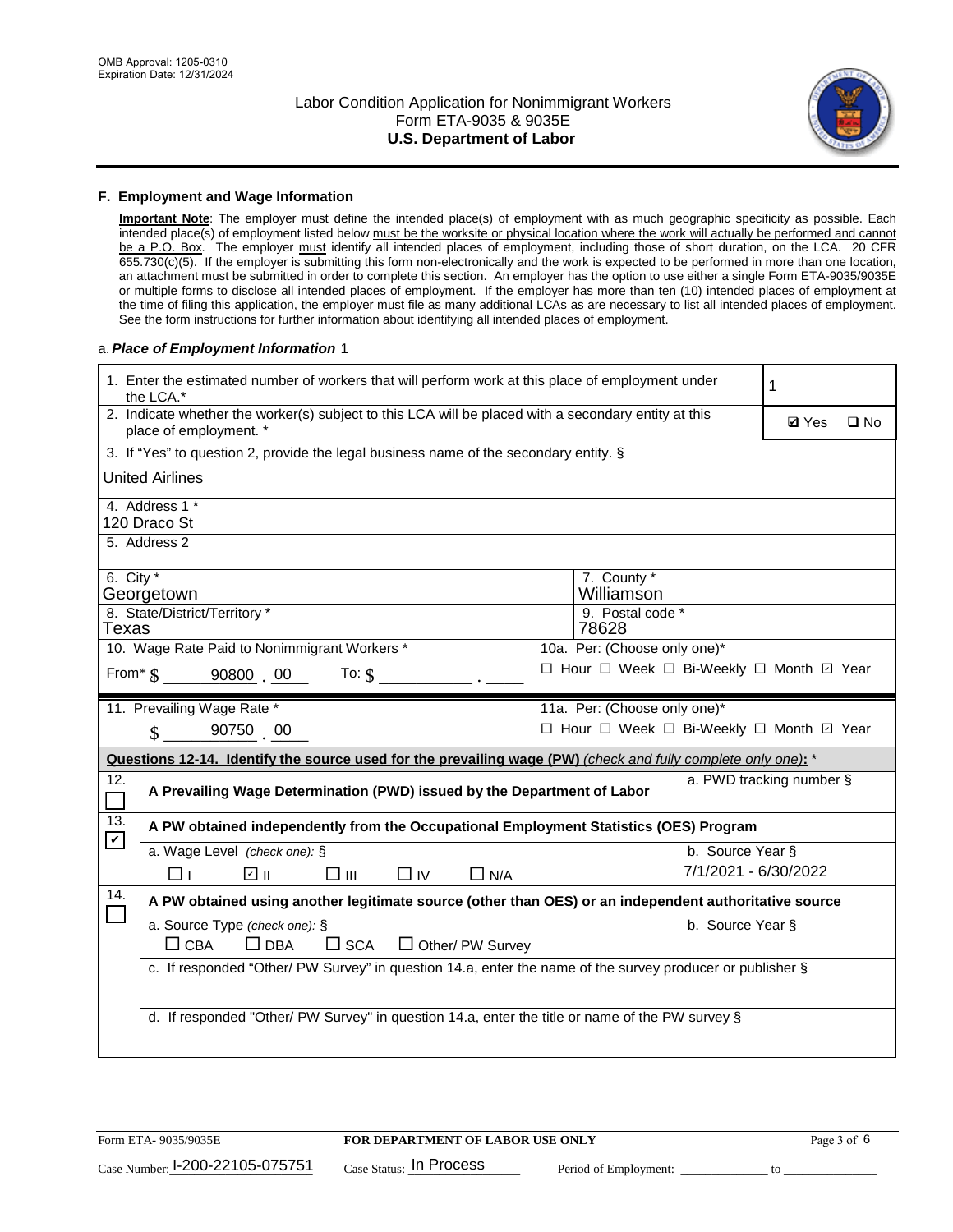

# **G. Employer Labor Condition Statements**

! *Important Note:* In order for your application to be processed, you MUST read Section G of the Form ETA-9035CP - General Instructions for the 9035 & 9035E under the heading "Employer Labor Condition Statements" and agree to all four (4) labor condition statements summarized below:

- (1) **Wages:** The employer shall pay nonimmigrant workers at least the prevailing wage or the employer's actual wage, whichever is higher, and pay for non-productive time. The employer shall offer nonimmigrant workers benefits and eligibility for benefits provided as compensation for services on the same basis as the employer offers to U.S. workers. The employer shall not make deductions to recoup a business expense(s) of the employer including attorney fees and other costs connected to the performance of H-1B, H-1B1, or E-3 program functions which are required to be performed by the employer. This includes expenses related to the preparation and filing of this LCA and related visa petition information. 20 CFR 655.731;
- (2) **Working Conditions:** The employer shall provide working conditions for nonimmigrants which will not adversely affect the working conditions of workers similarly employed. The employer's obligation regarding working conditions shall extend for the duration of the validity period of the certified LCA or the period during which the worker(s) working pursuant to this LCA is employed by the employer, whichever is longer. 20 CFR 655.732;
- (3) **Strike, Lockout, or Work Stoppage:** At the time of filing this LCA, the employer is not involved in a strike, lockout, or work stoppage in the course of a labor dispute in the occupational classification in the area(s) of intended employment. The employer will notify the Department of Labor within 3 days of the occurrence of a strike or lockout in the occupation, and in that event the LCA will not be used to support a petition filing with the U.S. Citizenship and Immigration Services (USCIS) until the DOL Employment and Training Administration (ETA) determines that the strike or lockout has ended. 20 CFR 655.733; and
- (4) **Notice:** Notice of the LCA filing was provided no more than 30 days before the filing of this LCA or will be provided on the day this LCA is filed to the bargaining representative in the occupation and area of intended employment, or if there is no bargaining representative, to workers in the occupation at the place(s) of employment either by electronic or physical posting. This notice was or will be posted for a total period of 10 days, except that if employees are provided individual direct notice by e-mail, notification need only be given once. A copy of the notice documentation will be maintained in the employer's public access file. A copy of this LCA will be provided to each nonimmigrant worker employed pursuant to the LCA. The employer shall, no later than the date the worker(s) report to work at the place(s) of employment, provide a signed copy of the certified LCA to the worker(s) working pursuant to this LCA. 20 CFR 655.734.

1. **I have read and agree to** Labor Condition Statements 1, 2, 3, and 4 above and as fully explained in Section G of the Form ETA-9035CP – General Instructions for the 9035 & 9035E and the Department's regulations at 20 CFR 655 Subpart H. \*

**Ø**Yes ロNo

#### **H. Additional Employer Labor Condition Statements –H-1B Employers ONLY**

!**Important Note***:* In order for your H-1B application to be processed, you MUST read Section H – Subsection 1 of the Form ETA 9035CP – General Instructions for the 9035 & 9035E under the heading "Additional Employer Labor Condition Statements" and answer the questions below.

#### *a. Subsection 1*

| 1. At the time of filing this LCA, is the employer H-1B dependent? §                                                                                                                                                                                          | ⊡ Yes      | □ No       |              |  |
|---------------------------------------------------------------------------------------------------------------------------------------------------------------------------------------------------------------------------------------------------------------|------------|------------|--------------|--|
| 2. At the time of filing this LCA, is the employer a willful violator? $\S$                                                                                                                                                                                   |            | $\Box$ Yes | ⊡ No         |  |
| 3. If "Yes" is marked in questions H.1 and/or H.2, you must answer "Yes" or "No" regarding<br>whether the employer will use this application ONLY to support H-1B petitions or extensions of<br>status for exempt H-1B nonimmigrant workers? §                |            |            | $\Box$ No    |  |
| 4. If "Yes" is marked in question H.3, identify the statutory basis for the<br>■ \$60,000 or higher annual wage<br>exemption of the H-1B nonimmigrant workers associated with this<br>□ Master's Degree or higher in related specialty<br>$\Box$ Both<br>LCA. |            |            |              |  |
| H-1B Dependent or Willful Violator Employers -Master's Degree or Higher Exemptions ONLY                                                                                                                                                                       |            |            |              |  |
| 5. Indicate whether a completed Appendix A is attached to this LCA covering any H-1B<br>nonimmigrant worker for whom the statutory exemption will be based <b>ONLY</b> on attainment of a<br>Master's Degree or higher in related specialty. §                | $\Box$ Yes | ⊡ No       | <b>D</b> N/A |  |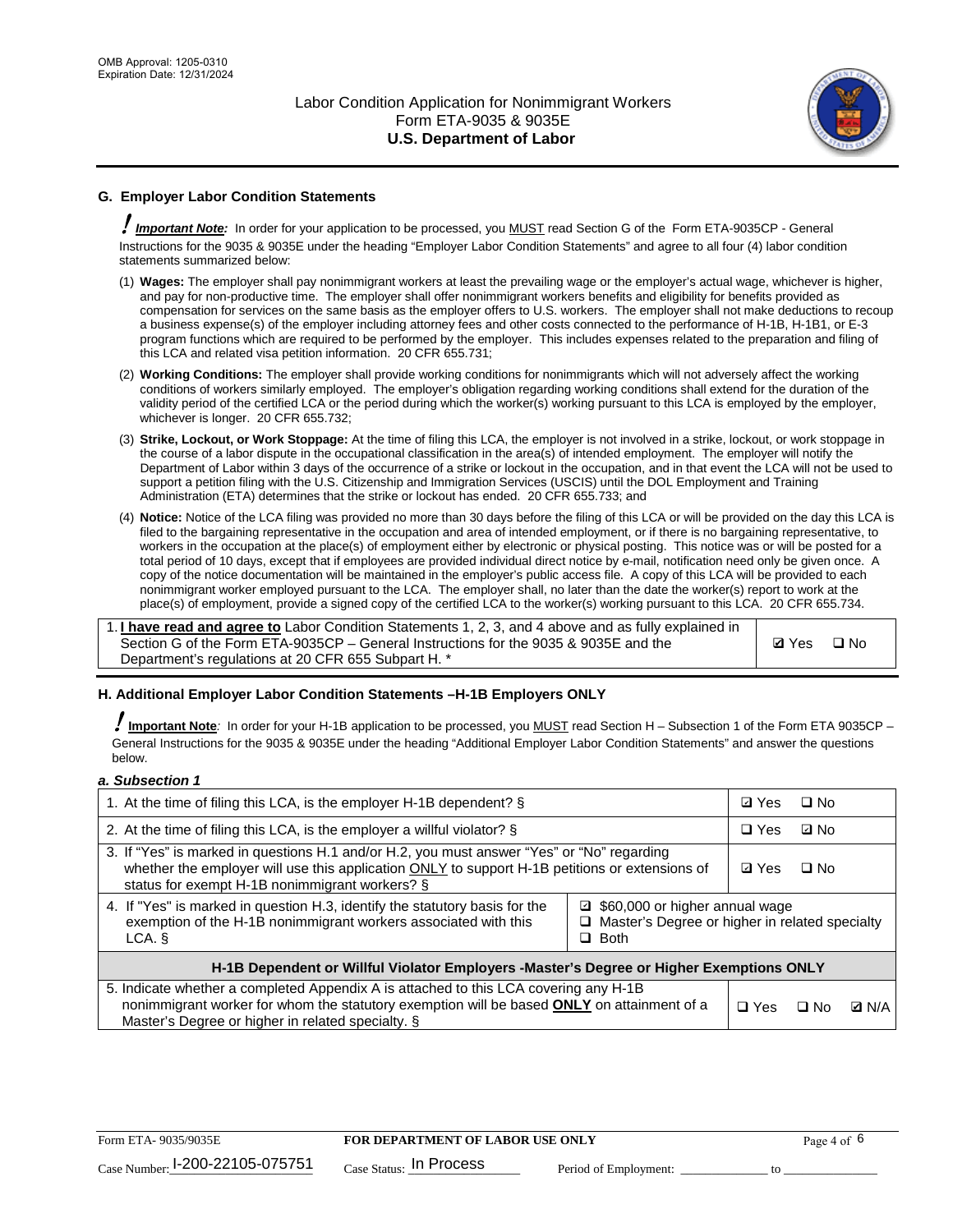

**If you marked "Yes" to questions H.a.1 (H-1B dependent) and/or H.a.2 (H-1B willful violator) and "No" to question H.a.3 (exempt H-1B nonimmigrant workers), you MUST read Section H – Subsection 2 of the Form ETA 9035CP – General Instructions for the 9035 & 9035E under the heading "Additional Employer Labor Condition Statements" and indicate your agreement to all three (3) additional statements summarized below.**

#### *b. Subsection 2*

- A. **Displacement:** An H-1B dependent or willful violator employer is prohibited from displacing a U.S. worker in its own workforce within the period beginning 90 days before and ending 90 days after the date of filing of the visa petition. 20 CFR 655.738(c);
- B. **Secondary Displacement:** An H-1B dependent or willful violator employer is prohibited from placing an H-1B nonimmigrant worker(s) with another/secondary employer where there are indicia of an employment relationship between the nonimmigrant worker(s) and that other/secondary employer (thus possibly affecting the jobs of U.S. workers employed by that other employer), unless and until the employer subject to this LCA makes the inquiries and/or receives the information set forth in 20 CFR 655.738(d)(5) concerning that other/secondary employer's displacement of similarly employed U.S. workers in its workforce within the period beginning 90 days before and ending 90 days after the date of such placement. 20 CFR 655.738(d). Even if the required inquiry of the secondary employer is made, the H-1B dependent or willful violator employer will be subject to a finding of a violation of the secondary displacement prohibition if the secondary employer, in fact, displaces any U.S. worker(s) during the applicable time period; and
- C. **Recruitment and Hiring:** Prior to filing this LCA or any petition or request for extension of status for nonimmigrant worker(s) supported by this LCA, the H-1B dependent or willful violator employer must take good faith steps to recruit U.S. workers for the job(s) using procedures that meet industry-wide standards and offer compensation that is at least as great as the required wage to be paid to the nonimmigrant worker(s) pursuant to 20 CFR 655.731(a). The employer must offer the job(s) to any U.S. worker who applies and is equally or better qualified for the job than the nonimmigrant worker. 20 CFR 655.739.

| 6. I have read and agree to Additional Employer Labor Condition Statements A, B, and C above and |       |           |
|--------------------------------------------------------------------------------------------------|-------|-----------|
| as fully explained in Section H – Subsections 1 and 2 of the Form ETA 9035CP – General           | □ Yes | $\Box$ No |
| Instructions for the 9035 & 9035E and the Department's regulations at 20 CFR 655 Subpart H. §    |       |           |

#### **I. Public Disclosure Information**

! **Important Note***:* You must select one or both of the options listed in this Section.

|  | 1. Public disclosure information in the United States will be kept at: * |  |  |  |
|--|--------------------------------------------------------------------------|--|--|--|
|  |                                                                          |  |  |  |

**sqrt** Employer's principal place of business □ Place of employment

#### **J. Notice of Obligations**

A. Upon receipt of the certified LCA, the employer must take the following actions:

- o Print and sign a hard copy of the LCA if filing electronically (20 CFR 655.730(c)(3));<br>
Maintain the original signed and certified LCA in the employer's files (20 CFR 655.7
- Maintain the original signed and certified LCA in the employer's files (20 CFR 655.705(c)(2); 20 CFR 655.730(c)(3); and 20 CFR 655.760); and
- o Make a copy of the LCA, as well as necessary supporting documentation required by the Department of Labor regulations, available for public examination in a public access file at the employer's principal place of business in the U.S. or at the place of employment within one working day after the date on which the LCA is filed with the Department of Labor (20 CFR 655.705(c)(2) and 20 CFR 655.760).
- B. The employer must develop sufficient documentation to meet its burden of proof with respect to the validity of the statements made in its LCA and the accuracy of information provided, in the event that such statement or information is challenged (20 CFR 655.705(c)(5) and 20 CFR 655.700(d)(4)(iv)).
- C. The employer must make this LCA, supporting documentation, and other records available to officials of the Department of Labor upon request during any investigation under the Immigration and Nationality Act (20 CFR 655.760 and 20 CFR Subpart I).

*I declare under penalty of perjury that I have read and reviewed this application and that to the best of my knowledge, the*  information contained therein is true and accurate. I understand that to knowingly furnish materially false information in the *preparation of this form and any supplement thereto or to aid, abet, or counsel another to do so is a federal offense punishable by fines, imprisonment, or both (18 U.S.C. 2, 1001,1546,1621).*

| 1. Last (family) name of hiring or designated official *   2. First (given) name of hiring or designated official *   3. Middle initial §<br>Vidyadharan | Saniav           |  |
|----------------------------------------------------------------------------------------------------------------------------------------------------------|------------------|--|
| 4. Hiring or designated official title *<br>Chief Legal Officer                                                                                          |                  |  |
| 5. Signature *                                                                                                                                           | 6. Date signed * |  |

| Form ETA-9035/9035E             | <b>FOR DEPARTMENT OF LABOR USE ONLY</b> |                       |  |
|---------------------------------|-----------------------------------------|-----------------------|--|
| Case Number: 1-200-22105-075751 | $_{\rm Case~S status:}$ In Process      | Period of Employment: |  |